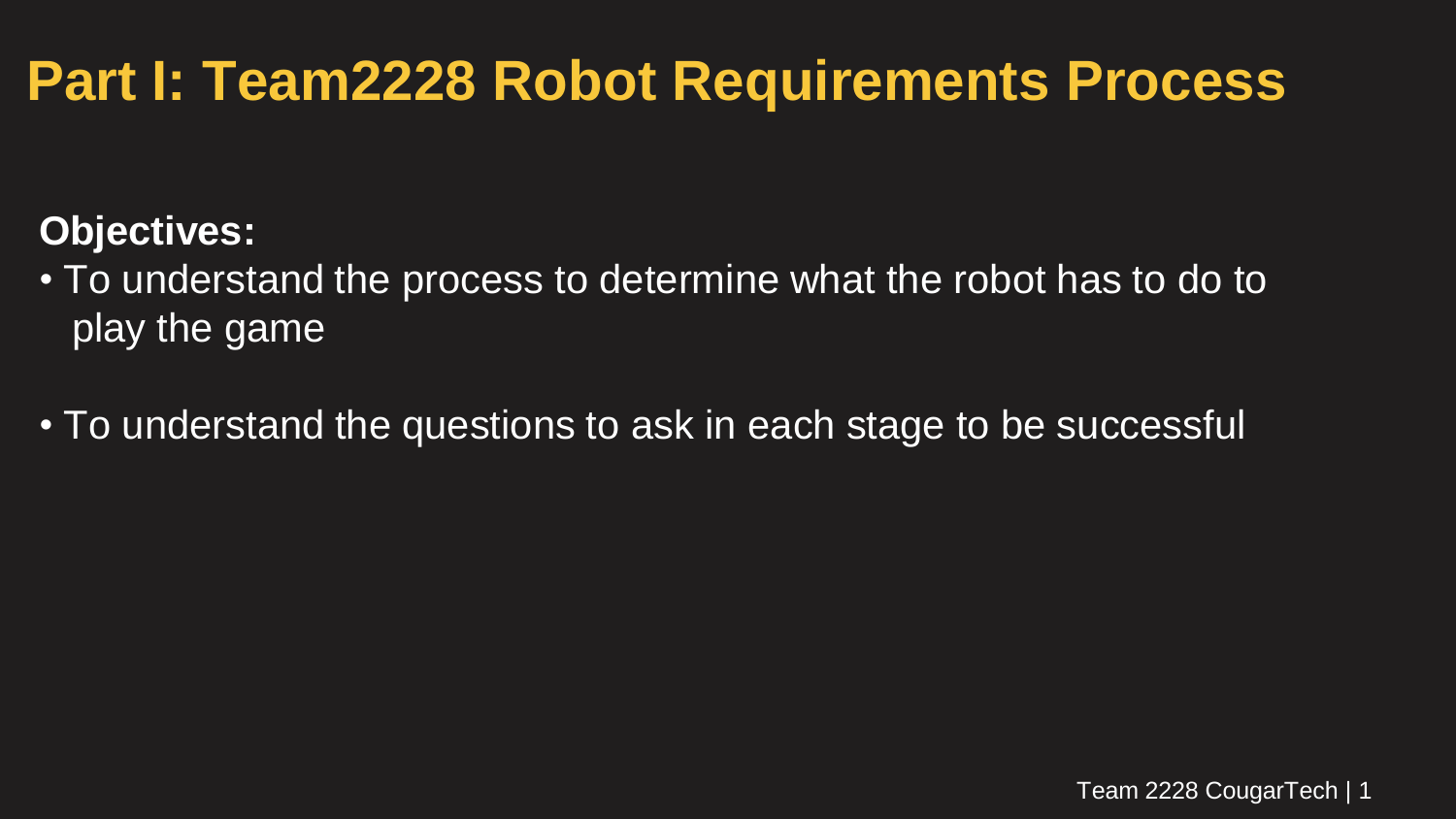# **Robot IRON Triangle**

- Has functionality to play game
- Functionality works and is repeatable
- Functionality is fast (cycle time)



- -Knows how to play the game
- Knows game rules
- Can work under pressure
- Can drive the robot

- Scoring Strategy
- Motion Plan for Scoring Strategy
- Definition of Robot Functions for Scoring Strategy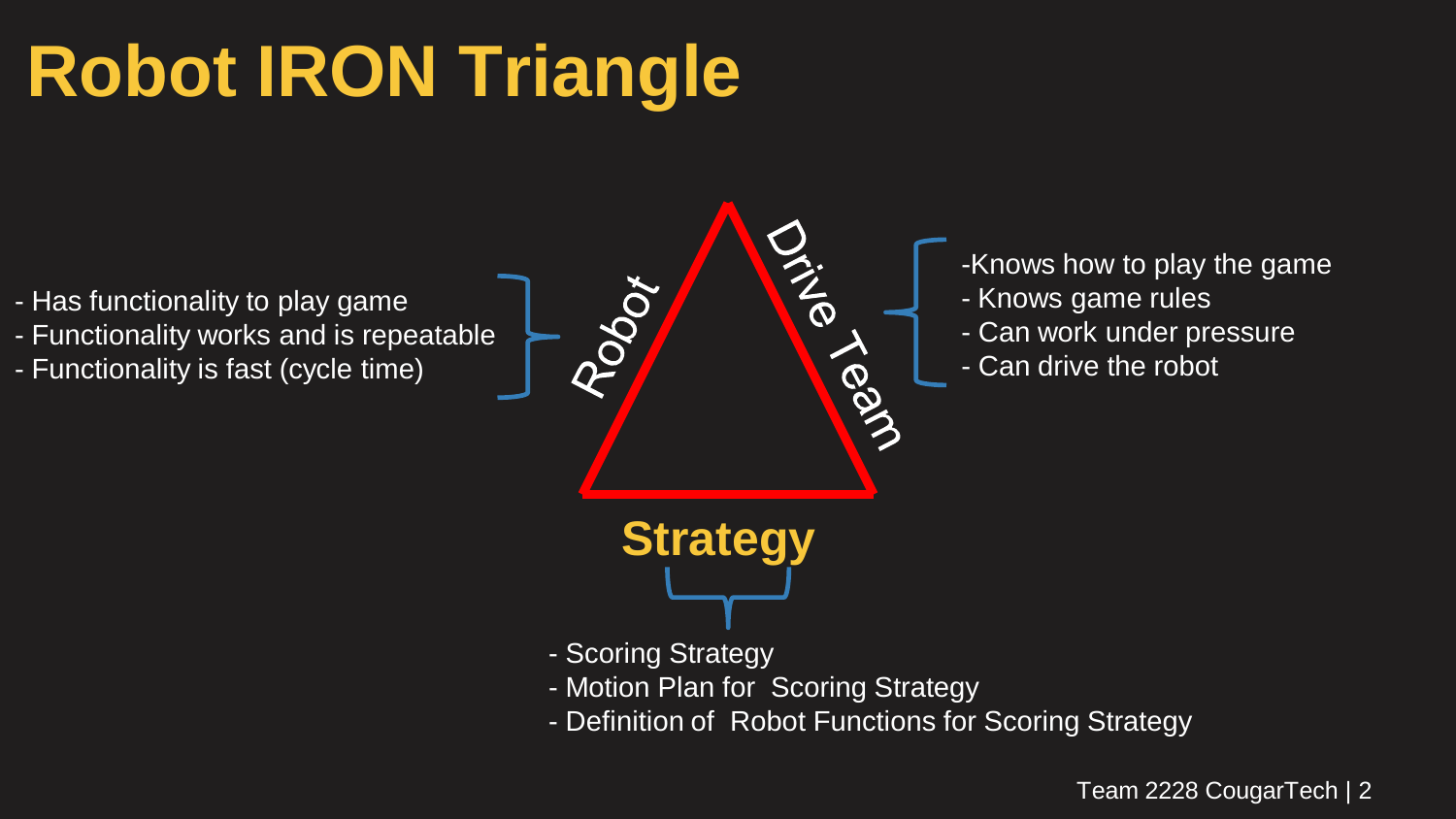# **Competition Team Selection Process**

- Each team plays in an alliance of three teams 9-10 times
- Highest 8 ranked teams are the captains for the finals
- $-$  24 teams in the finals  $-$  (3x8)

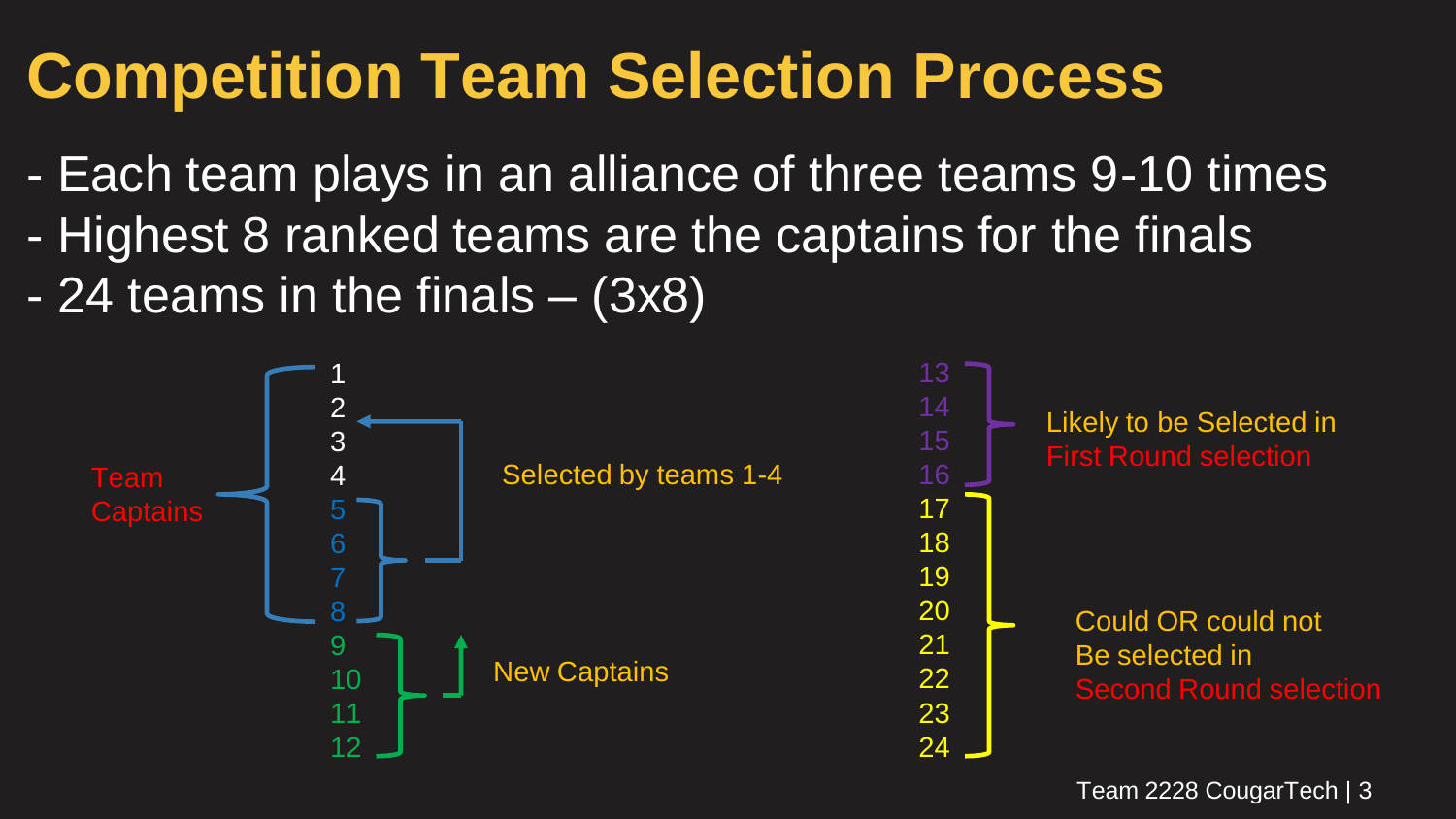# **Team2228 Robot Concept Design Process**

There are two stages of the robot concept design process:

- Phase 1: How to play the game and what is the team strategy (Needs Analysis – Team developed)
- Phase 2: Develop a robot system to satisfy the needs of the game (Concept – Technical sub-team developed)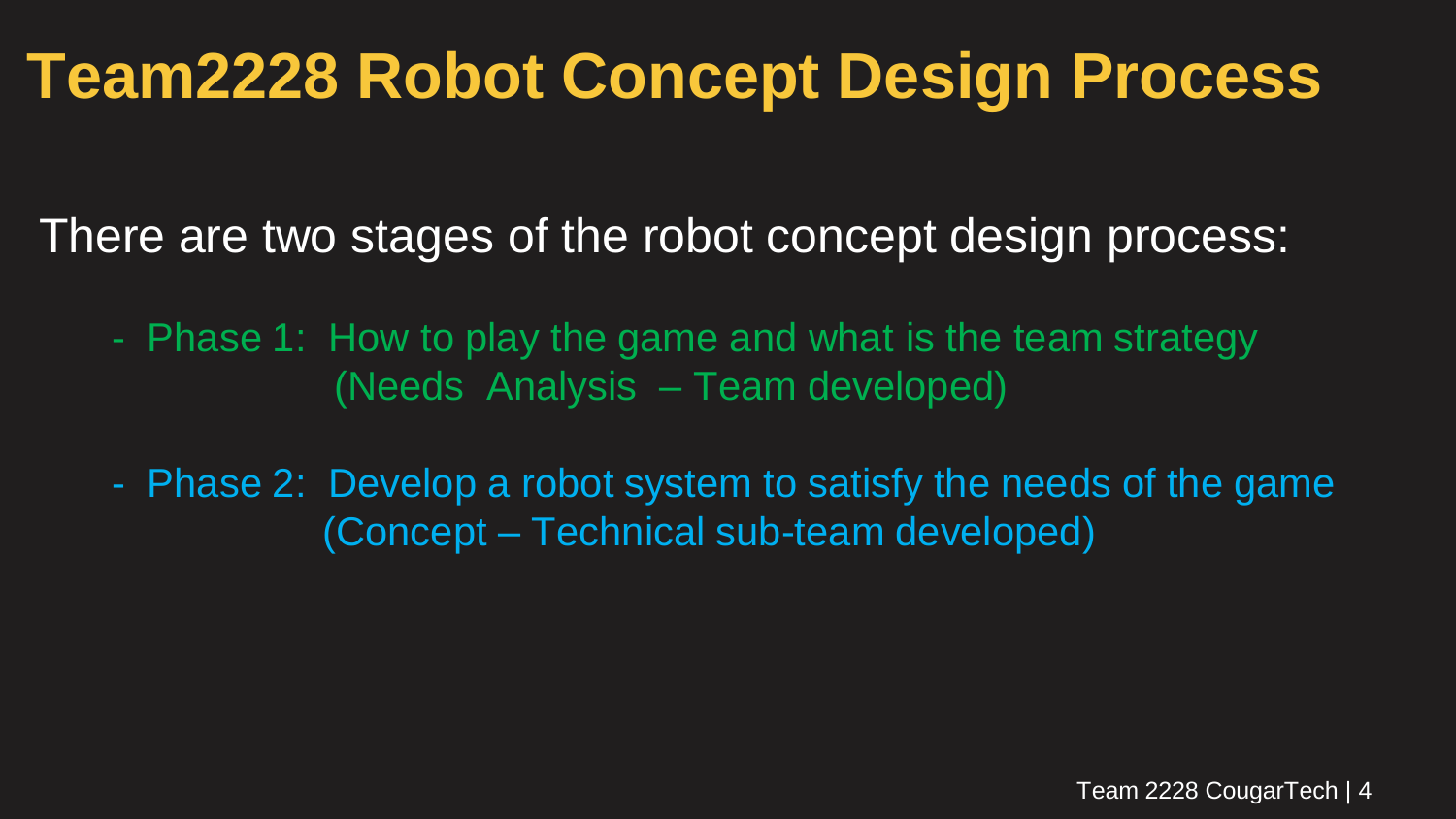## **Team2228 Organization on Kickoff**

Team 2228 will divide into two (2) teams:



- There should be a mix of technical and operations team members
- Mentors will be assigned to sub-teams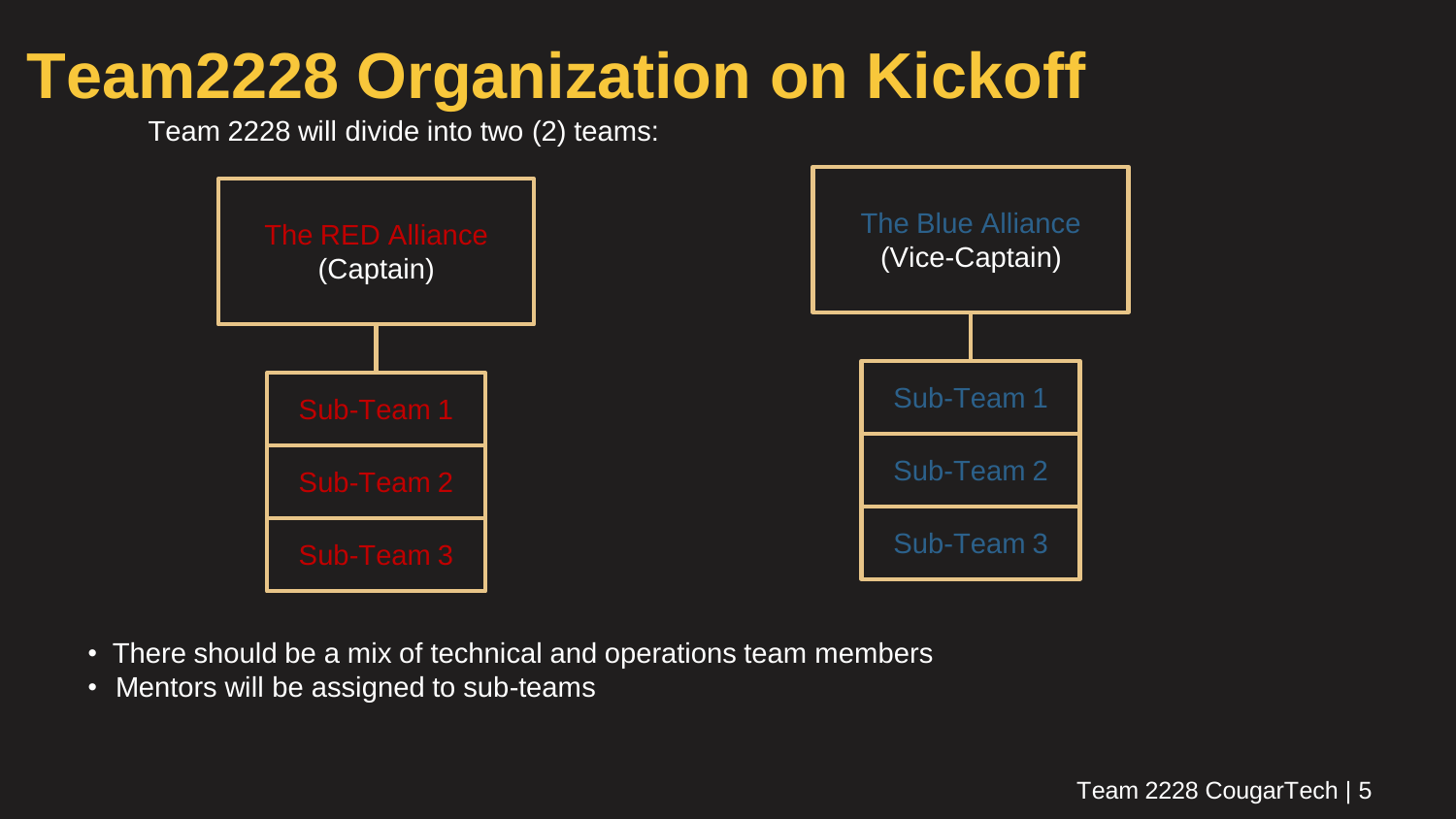#### **Team2228 Robot Game Strategy Process**

- 1 READ the game rules!!!!!! / Robot rules
- 2 Understand the scoring: game points / ranking points
- 3 Develop a Scoring Strategy for the game
- 4 Define robot action steps to execute the strategy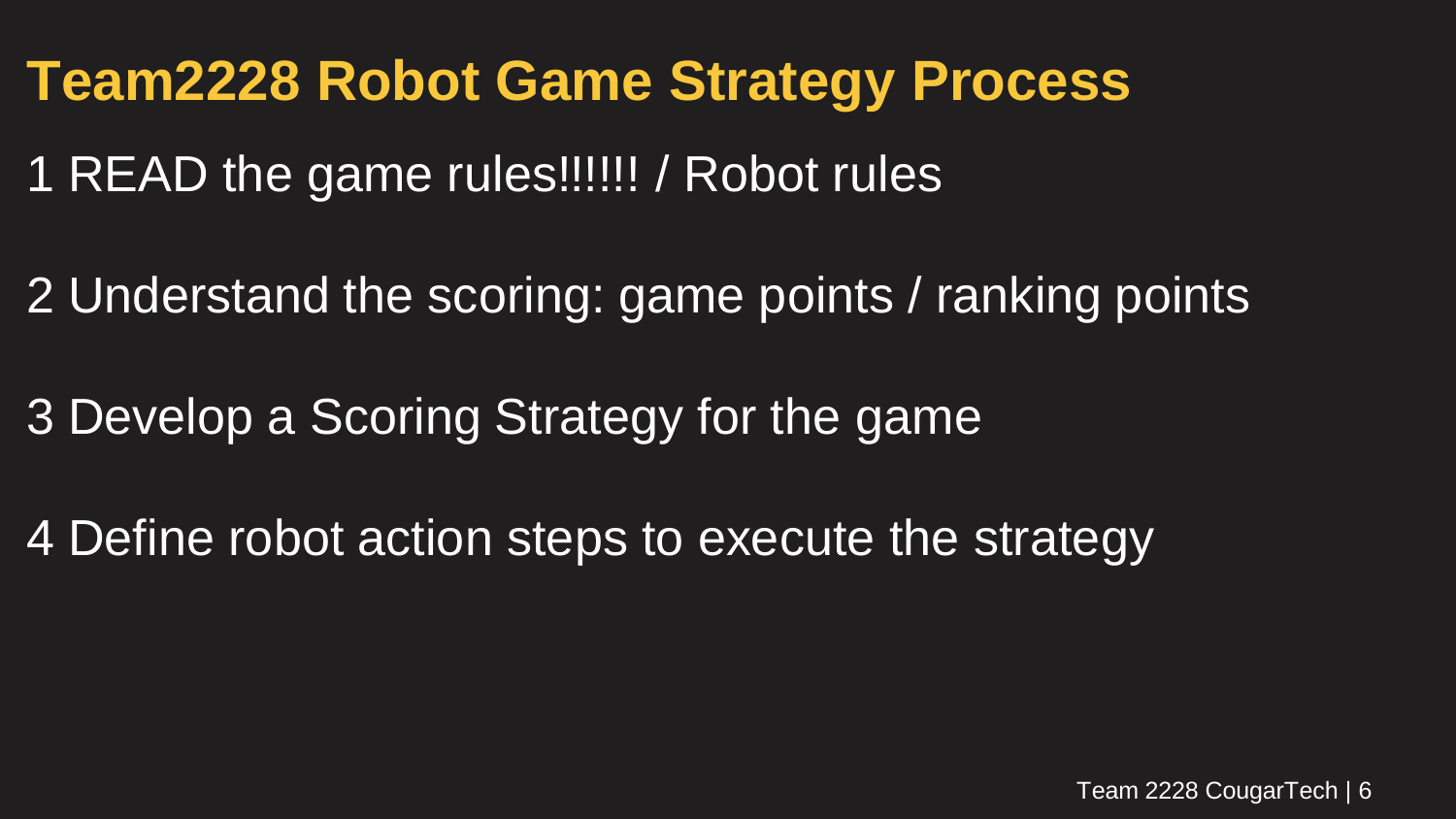

(For Captain/1st Choice/2nd Choice team types)

**THIS IS COMPLETED BY EACH SUB-TEAM – WRITE THE RESULTS IN YOUR ENGINEERING NOTEBOOKS**

Team 2228 CougarTech | 7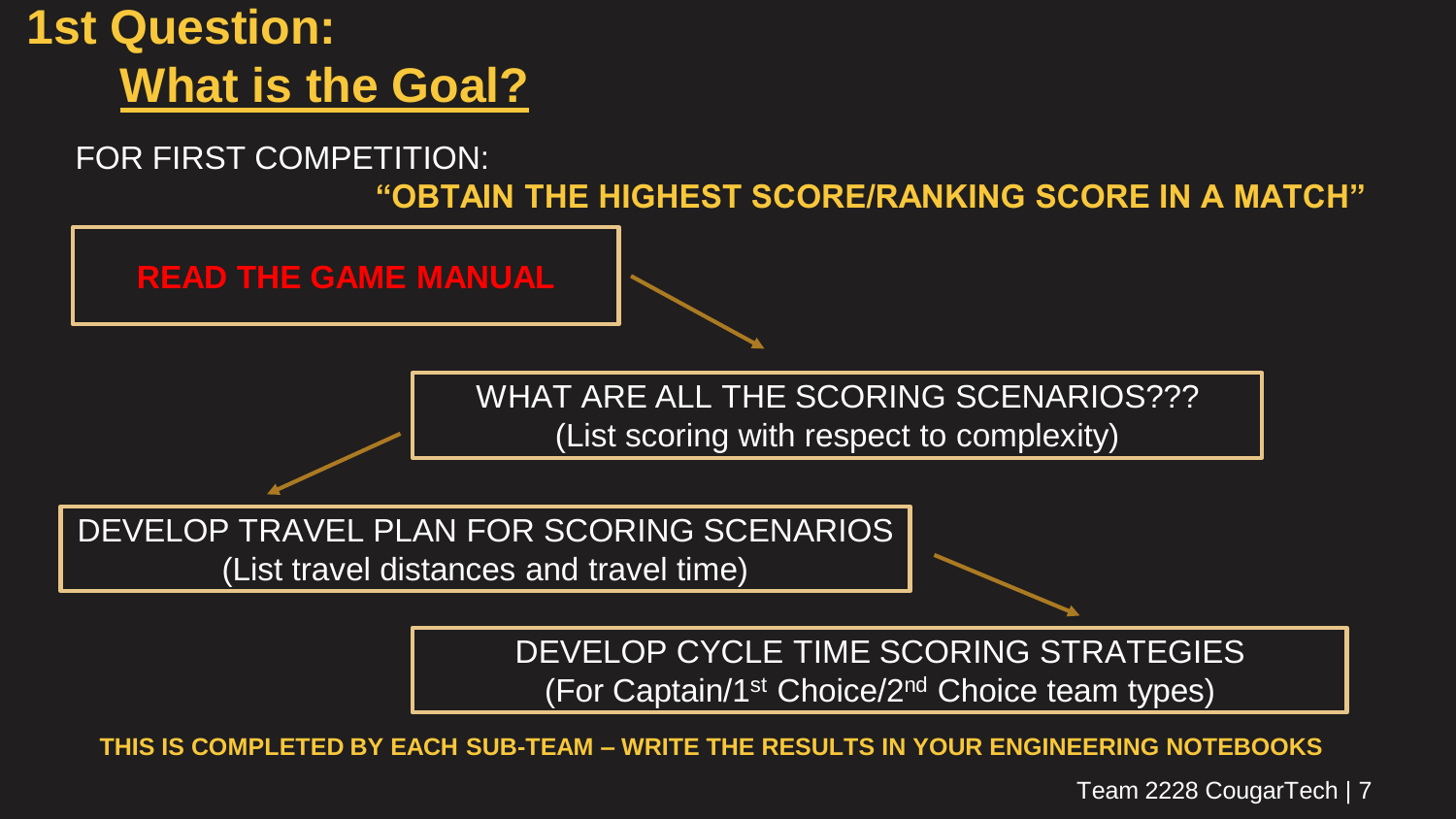### **2nd Question: What Robot actions are needed to play the game?**



**THIS IS COMPLETED BY EACH SUB-TEAM – WRITE THE RESULTS IN YOUR ENGINEERING NOTEBOOKS**

Team 2228 CougarTech | 8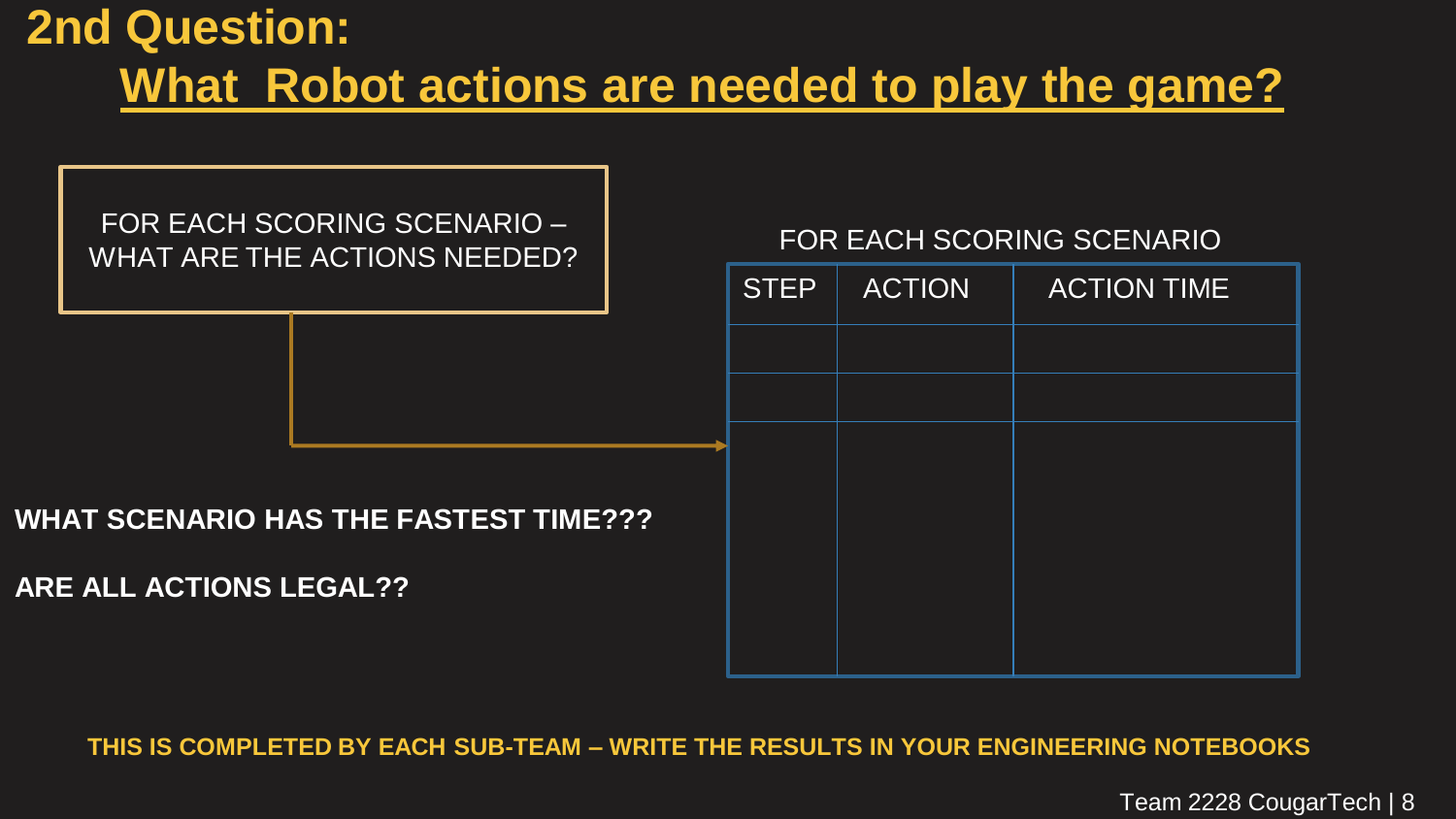#### **3rd Question: As Team2228: What is the best strategy?**



Team 2228 CougarTech | 9